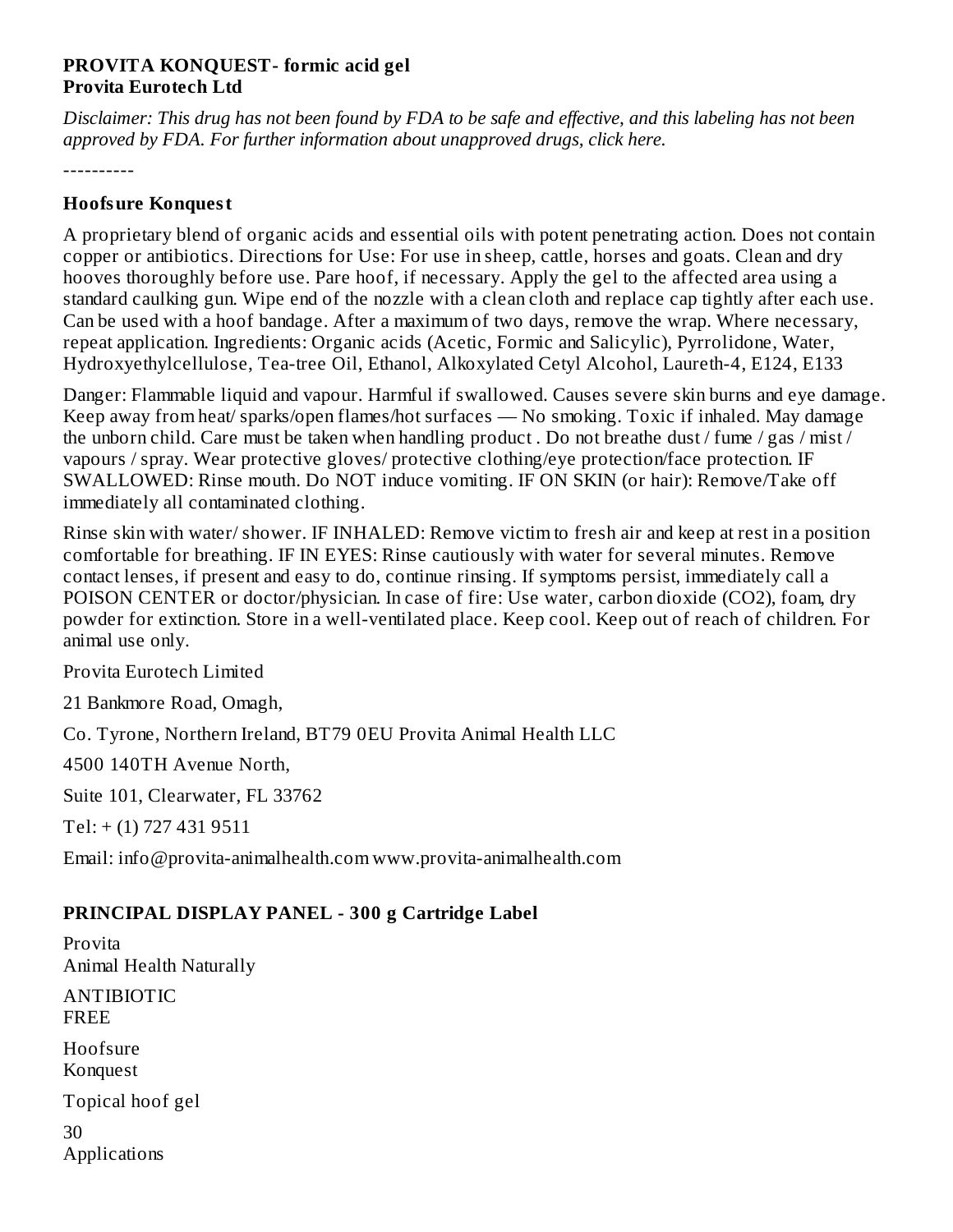300g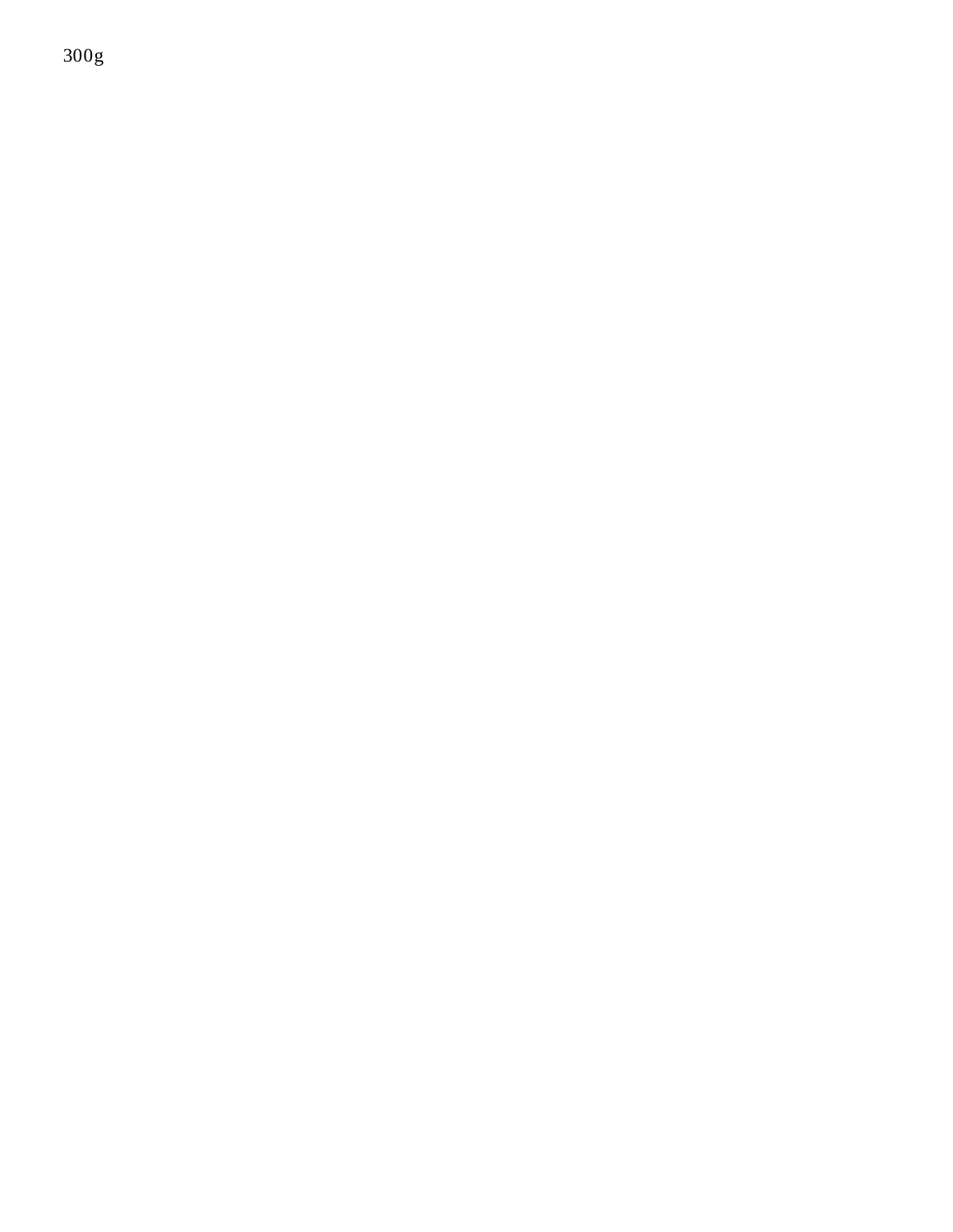

## **ANTIBIOTIC FREE**

# **Hoofsure Konquest**

**Topical hoof gel** 





A proprietary blend of organic acids and essential oils with potent penetrating action. Does not contain copper or antibiotics. Directions for Use: For use in sheep, cattle, horses and goats. Clean and dry hooves thoroughly before use. Pare hoof, if necessary. Apply the gel to the affected area using a standard caulking gun. Wipe end of the nozzle with a clean cloth and replace cap tightly after each use. Can be used with a hocf bandage. After a maximum of two days, remove the wrap. Where nacessary, repeat application. Ingredients: Organic acids (Acetic, Formic and Salicylic), Pyrrolidone, Water, Hydroxyethylcellulose, Tea-tree Oil, Ethanol, Alkoxylated Cetyl Alcohol, Laureth-4, E124, E133



Danger: Flammable liquid and vapour. Harmful if swallowed. Causes severe skin burns and eye damage. Keep away from heat/sparks/open flames/hot surfaces - No smoking. Toxic<br>if inhaled. May damage the unborn child. Care must be taken when handling product. Do not breathe dust / fume / gas / mist / vapours / spray. Wear pretective gloves/ protective clothing/eye protection/face protection. IF SWALLOWED: Rinse mouth. Do NOT induce vomiting. IF ON SKIN (or hair): Remove/ Take off immediately all contaminated clothing.

Rinse skin with water/shower. IF INHALED: Remove victim to fresh air and keep at rest in a position comfortable for breathing. IF IN EYES: Rinse cautiously with water for several minutes. Remove contact lenses, if present and easy to do, continue rinsing. If symptoms persist, immediately call a POISON CENTER or doctor/physician. In case of fire: Use water, carbon dioxide (CO2), foam, dry powder for extinction. Store in a well-ventilated place. Keep cool. Keep out of reach of children. For animal use only.



Provita Eurotech Limited 21 Bankmore Road, Omagh, Co. Tyrone, Northern Ireland, BT79 OEU Provita Animal Health LLC 4500 140TH Avenue North, Suite 101, Clearwater, FL 33762 Tel: + (1) 727 431 9511 Email: info@provita-animalhealth.com www.provita-animalhealth.com

Batch No: 26727 Best Before: Aug 2020



108-103-01-03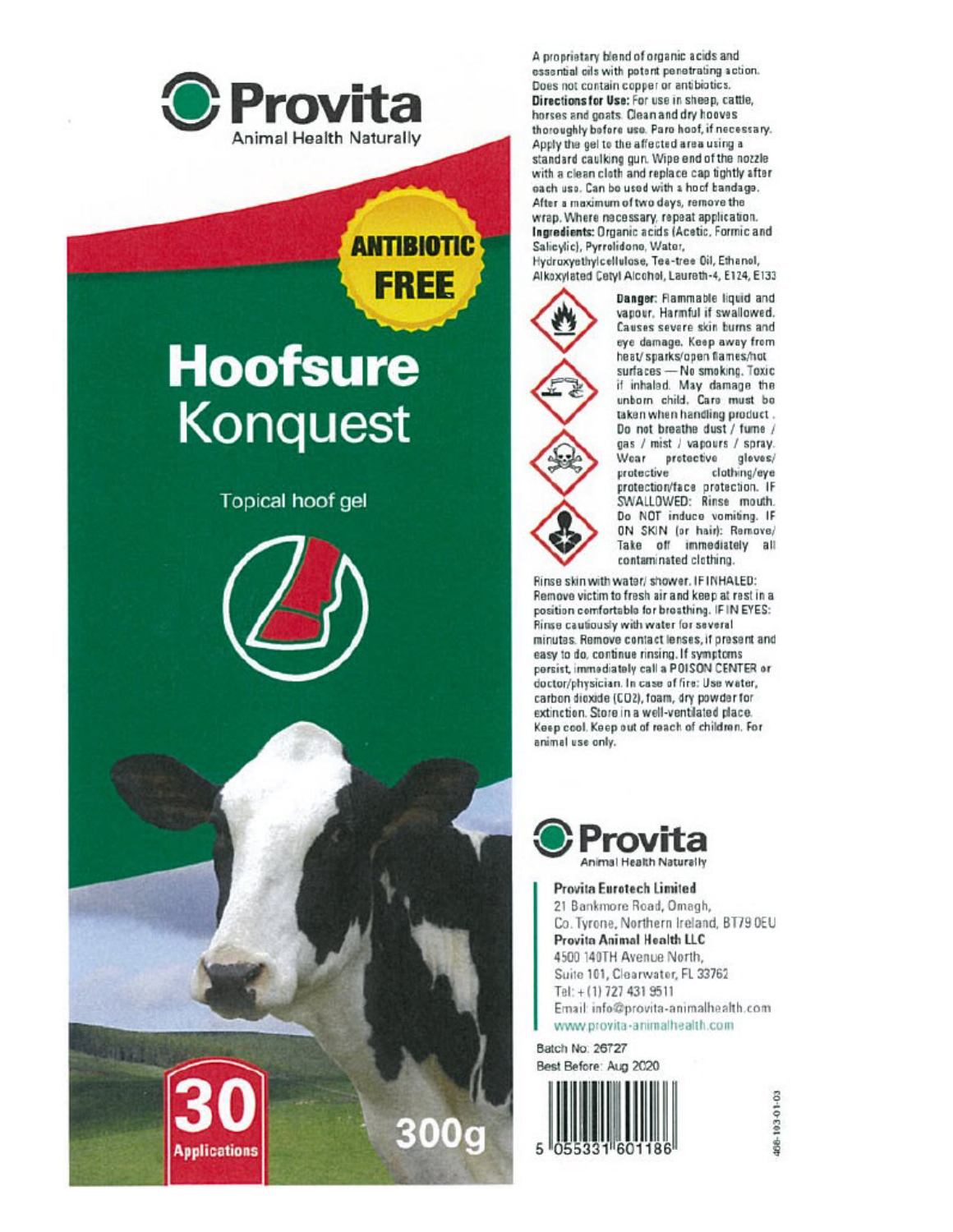### **PROVITA KONQUEST**

formic acid gel

| formic acid gel                        |                                                                        |                                              |                                                                  |                           |                             |                    |               |                           |  |  |  |
|----------------------------------------|------------------------------------------------------------------------|----------------------------------------------|------------------------------------------------------------------|---------------------------|-----------------------------|--------------------|---------------|---------------------------|--|--|--|
|                                        |                                                                        |                                              |                                                                  |                           |                             |                    |               |                           |  |  |  |
|                                        | <b>Product Information</b>                                             |                                              |                                                                  |                           |                             |                    |               |                           |  |  |  |
|                                        | Product Type                                                           | OTC ANIMAL DRUG                              |                                                                  | <b>Item Code (Source)</b> |                             |                    | NDC:16371-104 |                           |  |  |  |
|                                        | <b>Route of Administration</b>                                         |                                              | <b>TOPICAL</b>                                                   |                           |                             |                    |               |                           |  |  |  |
|                                        |                                                                        |                                              |                                                                  |                           |                             |                    |               |                           |  |  |  |
|                                        |                                                                        |                                              |                                                                  |                           |                             |                    |               |                           |  |  |  |
| <b>Active Ingredient/Active Moiety</b> |                                                                        |                                              |                                                                  |                           |                             |                    |               |                           |  |  |  |
|                                        |                                                                        |                                              | <b>Ingredient Name</b>                                           |                           | <b>Basis of Strength</b>    |                    | Strength      |                           |  |  |  |
|                                        |                                                                        |                                              | FORMIC ACID (UNII: 0 YIW783RG1) (FORMIC ACID - UNII:0 YIW783RG1) |                           |                             | <b>FORMIC ACID</b> |               | 14.5 g in 100 g           |  |  |  |
|                                        |                                                                        |                                              |                                                                  |                           |                             |                    |               |                           |  |  |  |
|                                        |                                                                        |                                              |                                                                  |                           |                             |                    |               |                           |  |  |  |
|                                        | <b>Inactive Ingredients</b>                                            |                                              |                                                                  |                           |                             |                    |               |                           |  |  |  |
| <b>Ingredient Name</b><br>Strength     |                                                                        |                                              |                                                                  |                           |                             |                    |               |                           |  |  |  |
|                                        | ALCOHOL (UNII: 3K9958V90M)                                             |                                              |                                                                  |                           |                             |                    |               |                           |  |  |  |
|                                        | WATER (UNII: 059 QF0 KO0 R)                                            |                                              |                                                                  |                           |                             |                    |               |                           |  |  |  |
|                                        | CETYL ALCOHOL (UNII: 936JST6JCN)                                       |                                              |                                                                  |                           |                             |                    |               |                           |  |  |  |
|                                        | LAURETH-4 (UNII: 6HQ855798J)                                           |                                              |                                                                  |                           |                             |                    |               |                           |  |  |  |
|                                        | FD&C BLUE NO. 1 (UNII: H3R47K3TBD)                                     |                                              |                                                                  |                           |                             |                    |               |                           |  |  |  |
|                                        | PONCEAU 4R (UNII: Z525CBK9PG)                                          |                                              |                                                                  |                           |                             |                    |               |                           |  |  |  |
|                                        | <b>ACETIC ACID</b> (UNII: Q40Q9N063P)                                  |                                              |                                                                  |                           |                             |                    |               |                           |  |  |  |
|                                        | TEA TREE OIL (UNII: VIF565UC2G)                                        |                                              |                                                                  |                           |                             |                    |               |                           |  |  |  |
|                                        | SALICYLIC ACID (UNII: O414PZ4LPZ)                                      |                                              |                                                                  |                           |                             |                    |               |                           |  |  |  |
|                                        | PYRROLIDONE (UNII: KKL5D39EOL)                                         |                                              |                                                                  |                           |                             |                    |               |                           |  |  |  |
|                                        | CARBO XYMETHYL CELLULOSE (UNII: 05JZI7B19X)                            |                                              |                                                                  |                           |                             |                    |               |                           |  |  |  |
|                                        |                                                                        |                                              |                                                                  |                           |                             |                    |               |                           |  |  |  |
|                                        |                                                                        |                                              |                                                                  |                           |                             |                    |               |                           |  |  |  |
|                                        | <b>Product Characteristics</b>                                         |                                              |                                                                  |                           |                             |                    |               |                           |  |  |  |
| Color                                  |                                                                        |                                              | <b>BLUE</b>                                                      | <b>Score</b>              |                             |                    |               |                           |  |  |  |
| <b>Shape</b>                           |                                                                        |                                              |                                                                  | Size                      |                             |                    |               |                           |  |  |  |
| Flavor                                 |                                                                        |                                              |                                                                  | <b>Imprint Code</b>       |                             |                    |               |                           |  |  |  |
|                                        | <b>Contains</b>                                                        |                                              |                                                                  |                           |                             |                    |               |                           |  |  |  |
|                                        |                                                                        |                                              |                                                                  |                           |                             |                    |               |                           |  |  |  |
|                                        |                                                                        |                                              |                                                                  |                           |                             |                    |               |                           |  |  |  |
|                                        | Packaging                                                              |                                              |                                                                  |                           |                             |                    |               |                           |  |  |  |
| #                                      | <b>Item Code</b>                                                       |                                              | Package Description                                              |                           | <b>Marketing Start Date</b> |                    |               | <b>Marketing End Date</b> |  |  |  |
|                                        | 1 NDC:16371-104-02                                                     | 48 in 1 CARTON                               |                                                                  |                           |                             |                    |               |                           |  |  |  |
|                                        | 1 NDC:16371-104-01                                                     | 300 g in 1 CARTRIDGE                         |                                                                  |                           |                             |                    |               |                           |  |  |  |
|                                        | 2   NDC:16371-104-04<br>2   NDC:16371-104-03                           | 12 in 1 CARTON                               |                                                                  |                           |                             |                    |               |                           |  |  |  |
|                                        |                                                                        | 15 g in 1 SYRINGE, PLASTIC<br>12 in 1 CARTON |                                                                  |                           |                             |                    |               |                           |  |  |  |
|                                        | 3 NDC:16371-104-06<br>3 NDC:16371-104-05<br>30 g in 1 SYRINGE, PLASTIC |                                              |                                                                  |                           |                             |                    |               |                           |  |  |  |
|                                        | 48 in 1 CARTON<br>4 NDC:16371-104-08                                   |                                              |                                                                  |                           |                             |                    |               |                           |  |  |  |
|                                        | 4 NDC:16371-104-07<br>300 g in 1 JAR                                   |                                              |                                                                  |                           |                             |                    |               |                           |  |  |  |
|                                        |                                                                        |                                              |                                                                  |                           |                             |                    |               |                           |  |  |  |